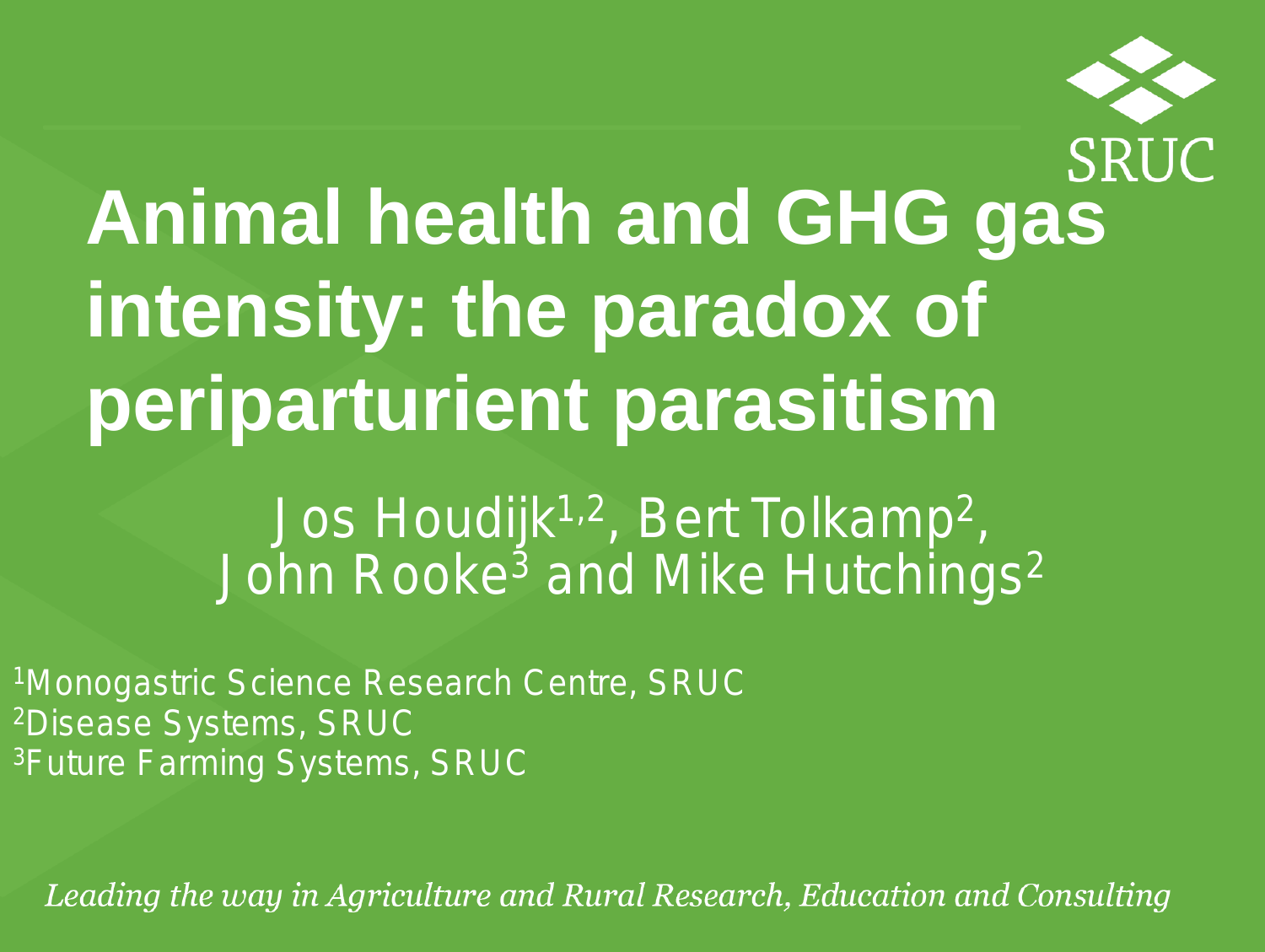## Background

- Pathogen exposure reduces feed intake
	- Parasitism would reduce GHG output
	- Does parasitism affect GHG yield?
- Pathogen exposure reduces performance – Parasitism may increase nutrient input to obtain similar production output
- Here, we assessed the impact of ewe parasitism on GHG intensity for lamb production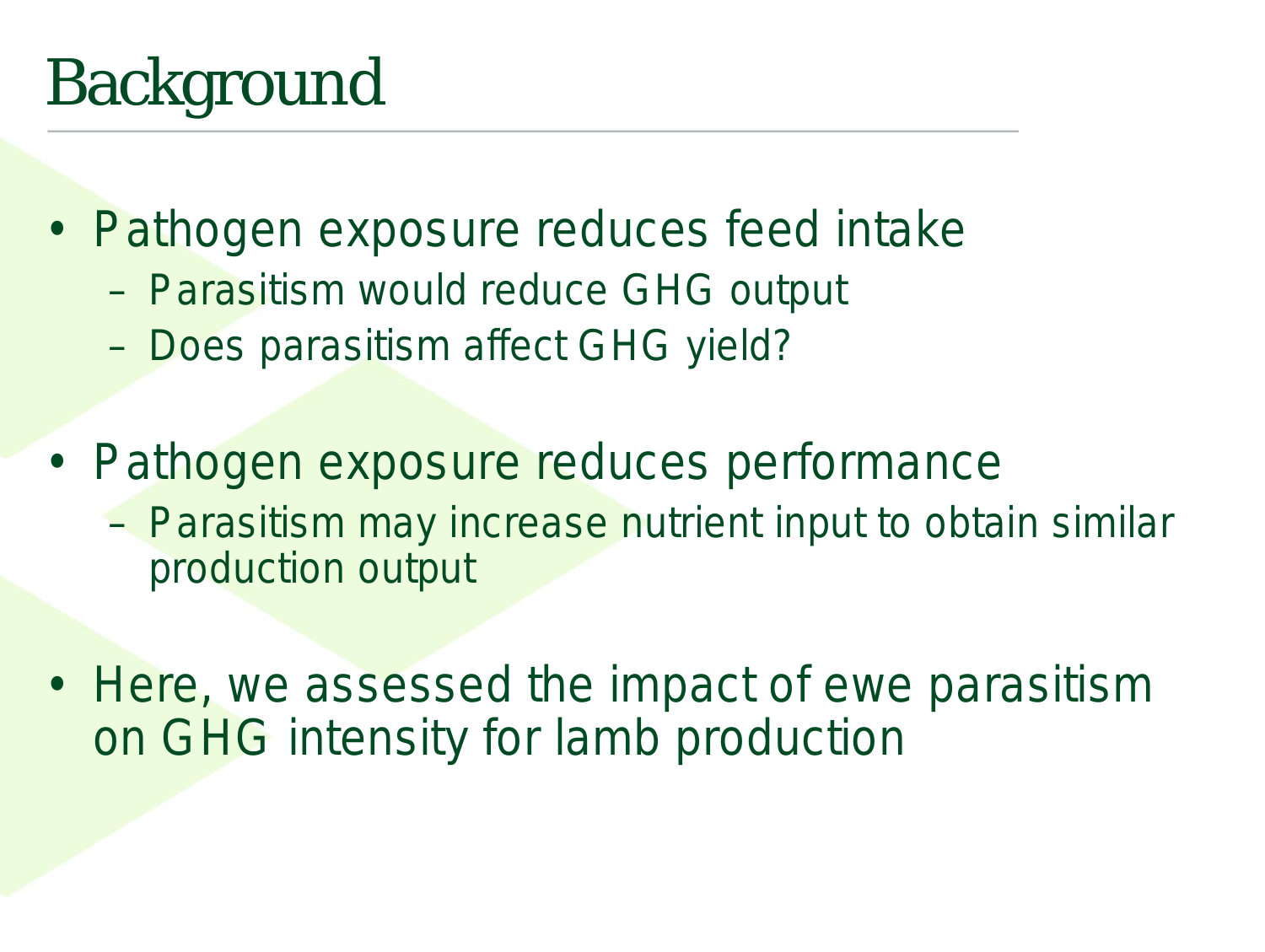## Materials and Methods

- Experimental treatments (n=16)
	- Control
		- sham infection (water)
		- *ad libitum* fed pelleted lucerne throughout
	- Parasitised



- *Teladorsagia circumcincta* (abomasal nematode)
- trickle infection  $(10,000 L<sub>3</sub>,$  Mon-Wed-Fri)
- *ad libitum* fed pelleted lucerne throughout
- Restricted
	- sham infection (water)
	- fed pelleted lucerne at 80% of control during lactation

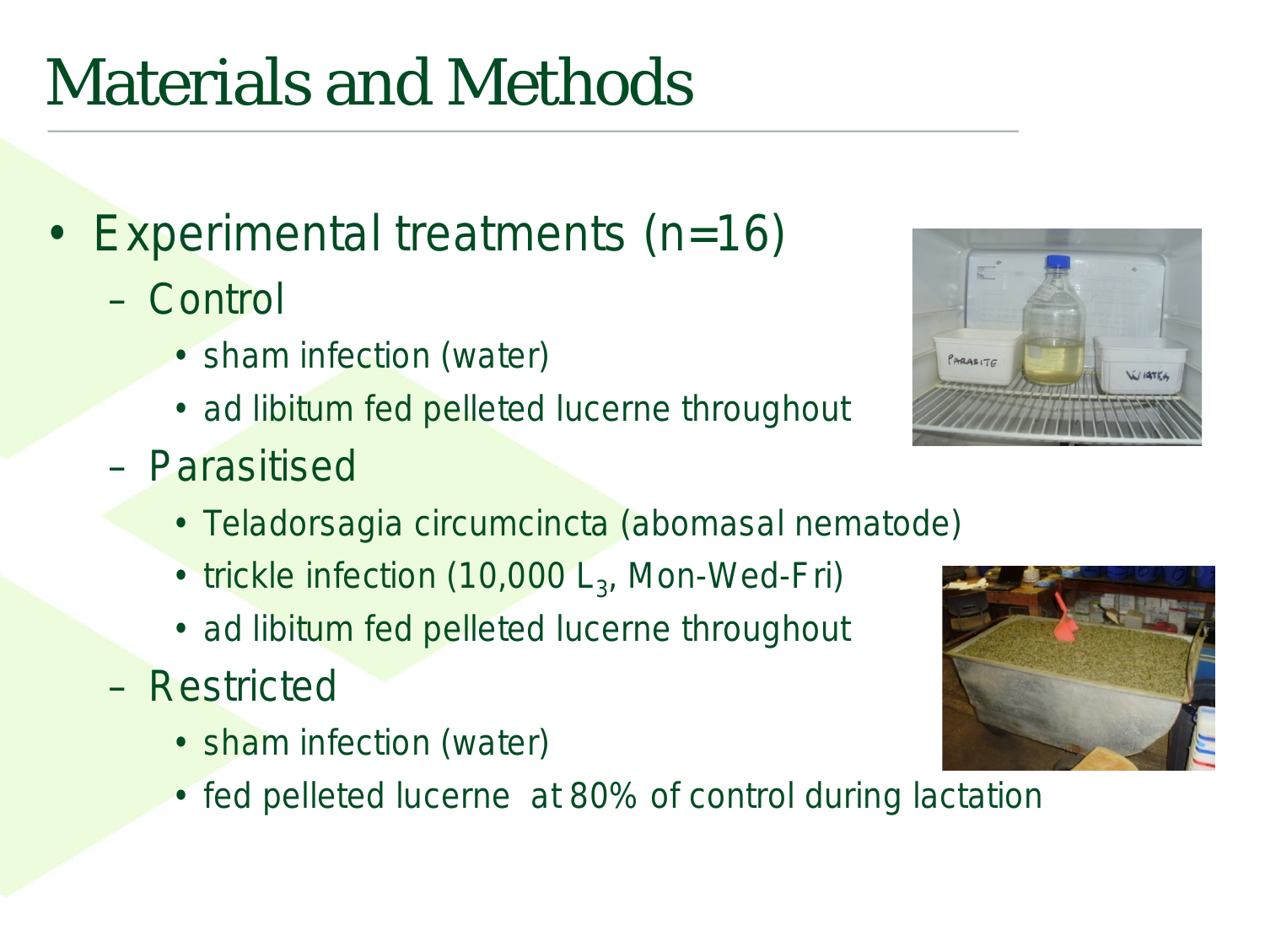### Materials and Methods

- Periparturient observations (n=16)
	- $-$  From d<sub>-28</sub> to d<sub>30</sub> (d<sub>0</sub> is lambing)
	- Weekly body weight
	- Twice weekly feed refusals
	- Total tract digestibility  $(d_{28}$  to  $d_{30})$
- Respiration chambers (n=8)
	- $-$  From  $d_{30}$  to  $d_{36}$ 
		- 3 days adaptation
		- 3 days measurements (last day used in calculations)



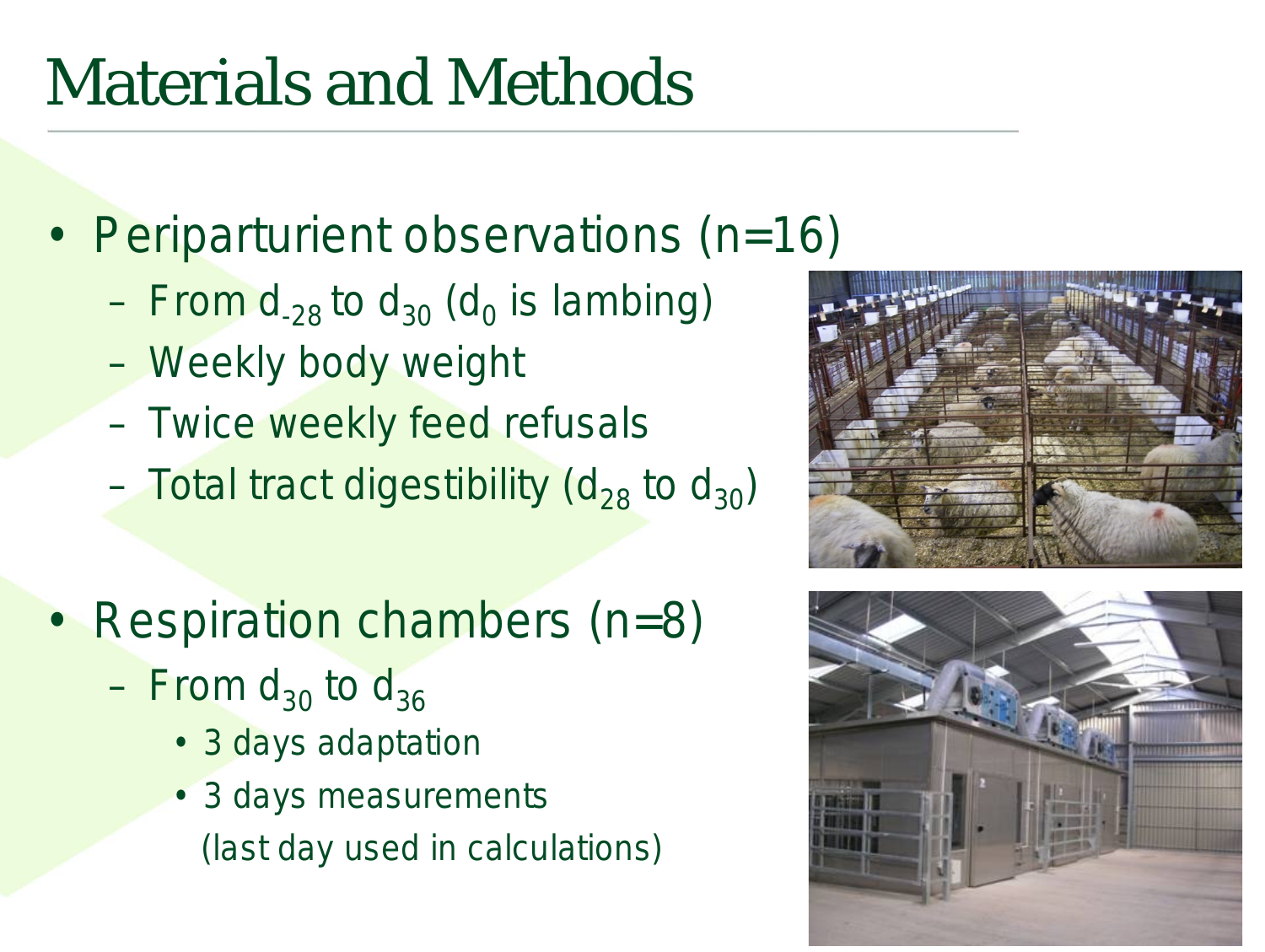### Materials and Methods

- Respiration chambers – Enteric GHG production
	- Methane
	- Carbon dioxide
- Total tract nutrient digestibility
	- Organic matter (dOMI)
		- Volatile solids
		- Manure methane
	- Nitrogen
		- N excretion
		- Manure nitrous oxide

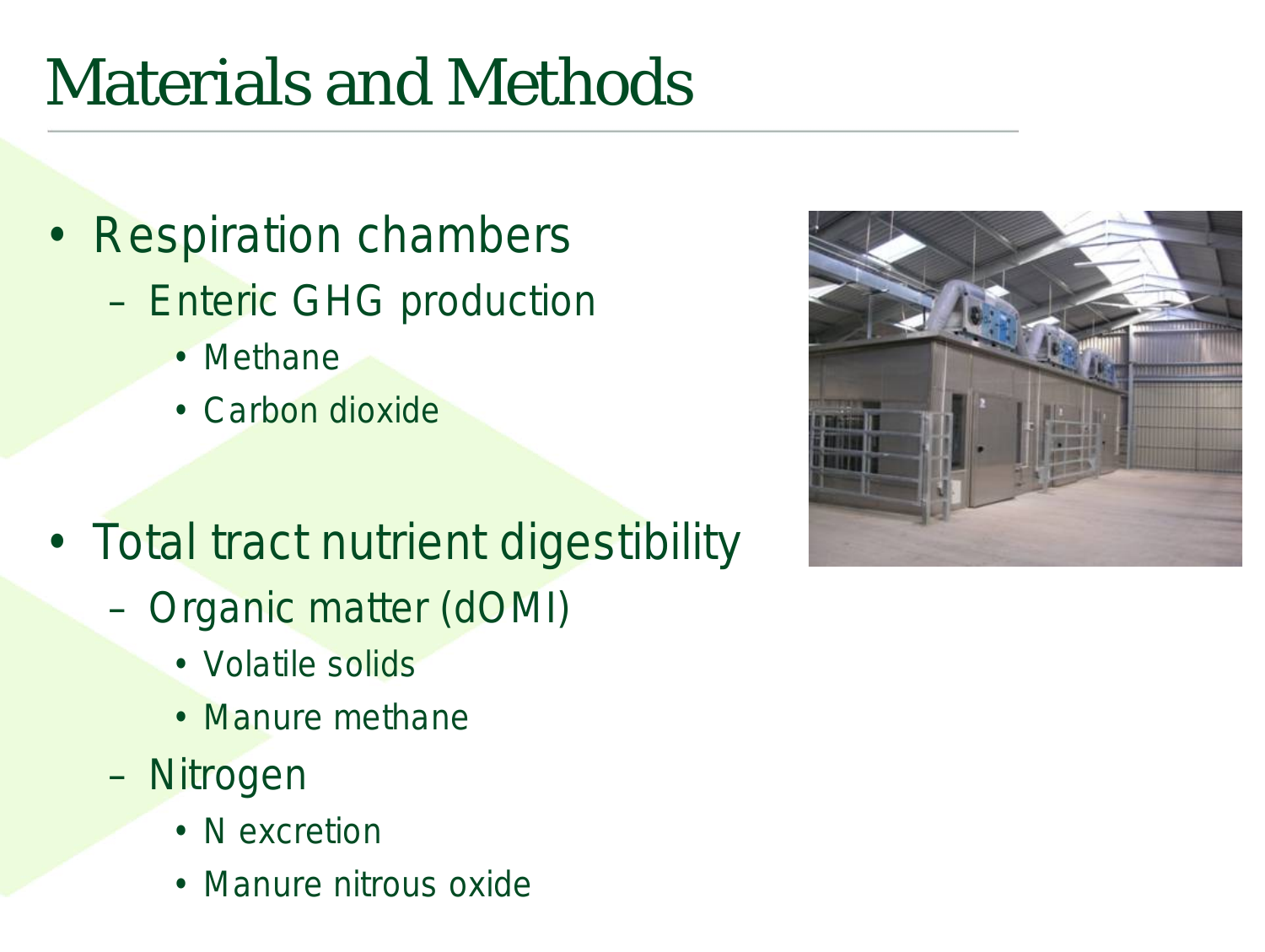### Ewe performance during lactation

#### • Parasitism reduced performance

- 1. Anorexia
- 2. Reduced litter weight gain
- 3. Increased body weight loss



Parasitized Restricted

Treatments

 $-300$ 

 $-400$ 

Control

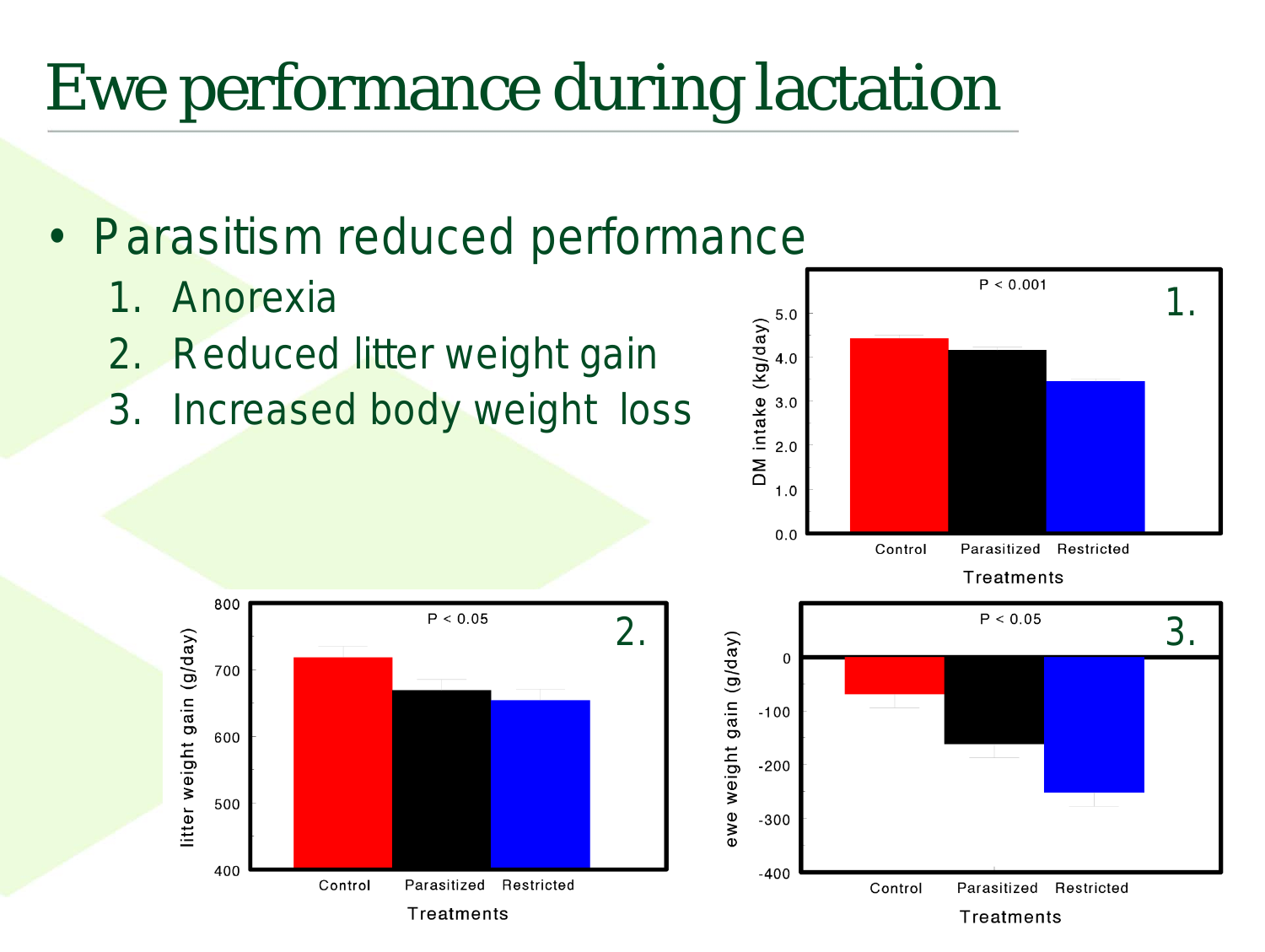### **Enteric Methane**

16

 $14$ 

 $12$ 

 $10$ 

8

6

 $\overline{4}$  $\overline{c}$ 

 $\mathbf 0$ 

Control

CH4 yield (g/kg DMI)

• Parasitism and enteric  $CH<sub>4</sub>$ 1. Reduced production 2. No effect on yield per kg DMI 3. Increased yield per kg dOMI



140

 $P < 0.05$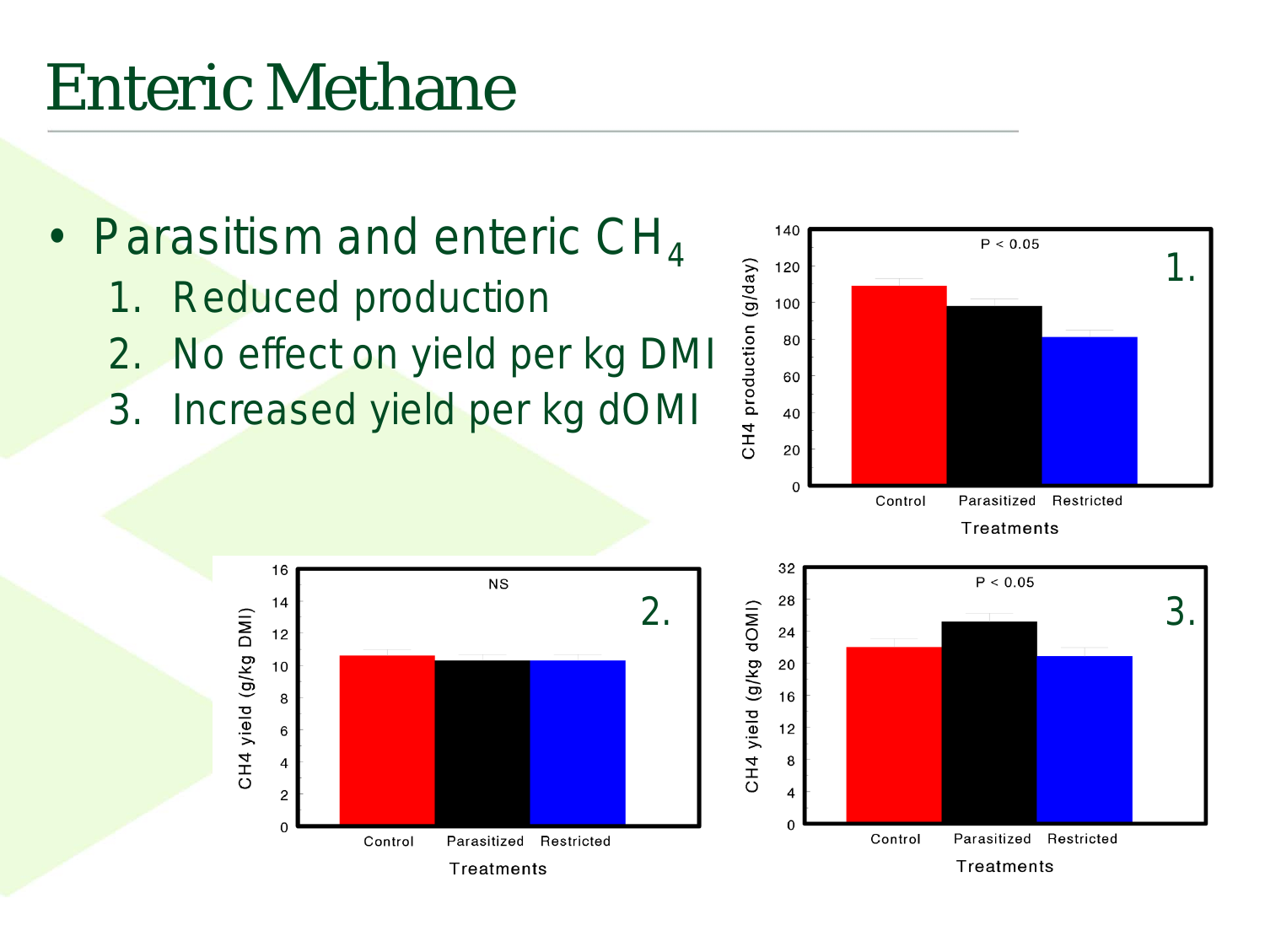#### Enteric Carbon dioxide

• Parasitism and enteric  $CO<sub>2</sub>$ 1. Reduced production (trend) 2. No effect on yield per kg DMI 3. Increased yield per kg dOMI

 $P < 0.05$ 

Parasitized Restricted

Treatments

1200

1000

800

600

400

200

 $\Omega$ 

Control

CO2 production (g/day)

2.

200



Parasitized

Treatments

Control

Restricted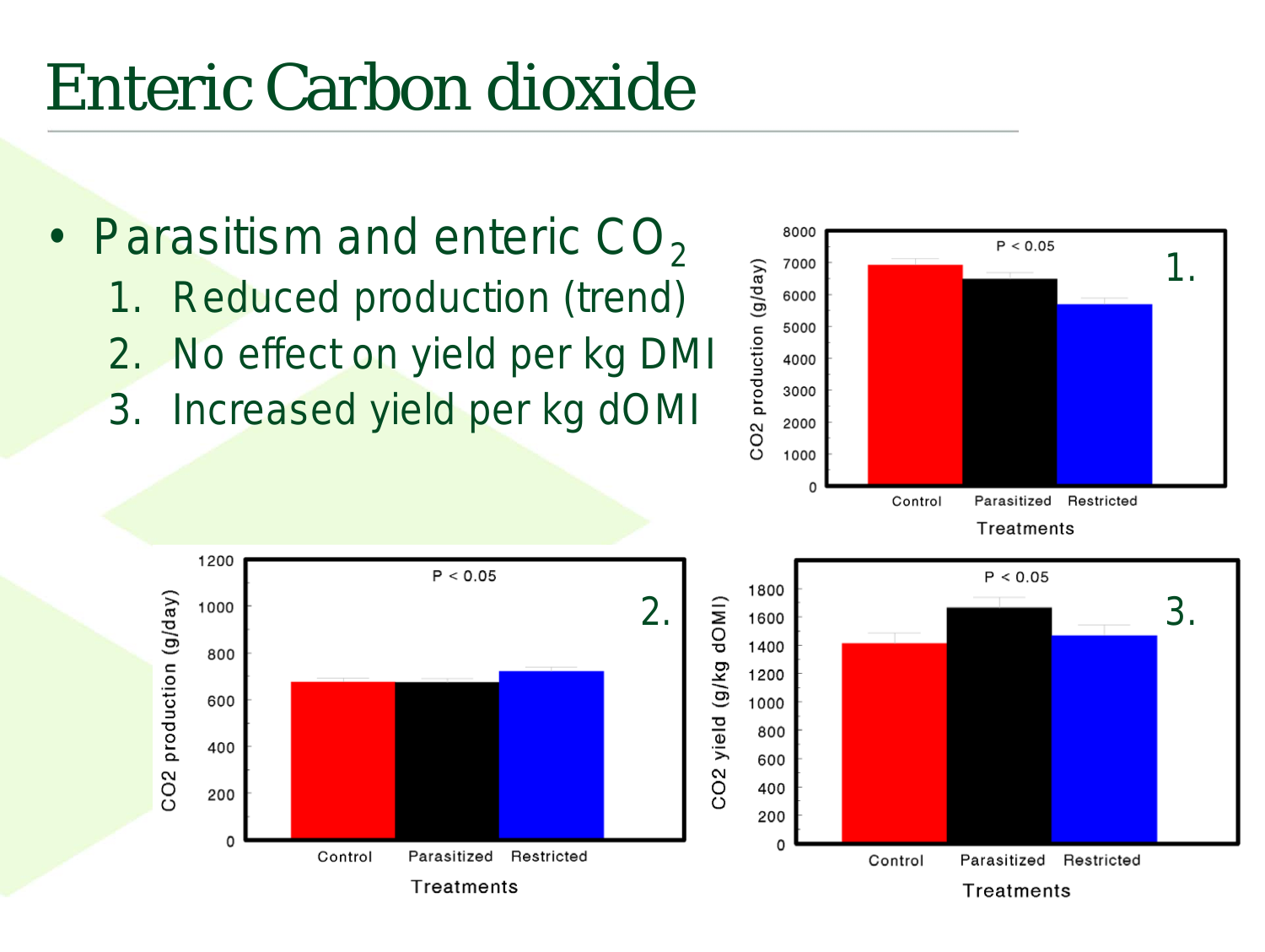### **Manure Methane**

 $0.90$ 

 $0.80$ 

0.70

0.60

 $0.50$ 

 $0.40$ 

0.30

 $0.20$ 

 $0.10$ 

 $0.00$ 

CH4 yield (g/kg DMI)

#### • Parasitism and manure  $CH<sub>4</sub>$

- 1. No effect on production
- 2. Increased yield per kg DMI
- 3. Increased yield per kg dOMI



Treatments

Treatments

Parasitized Restricted

Control

 $P < 0.05$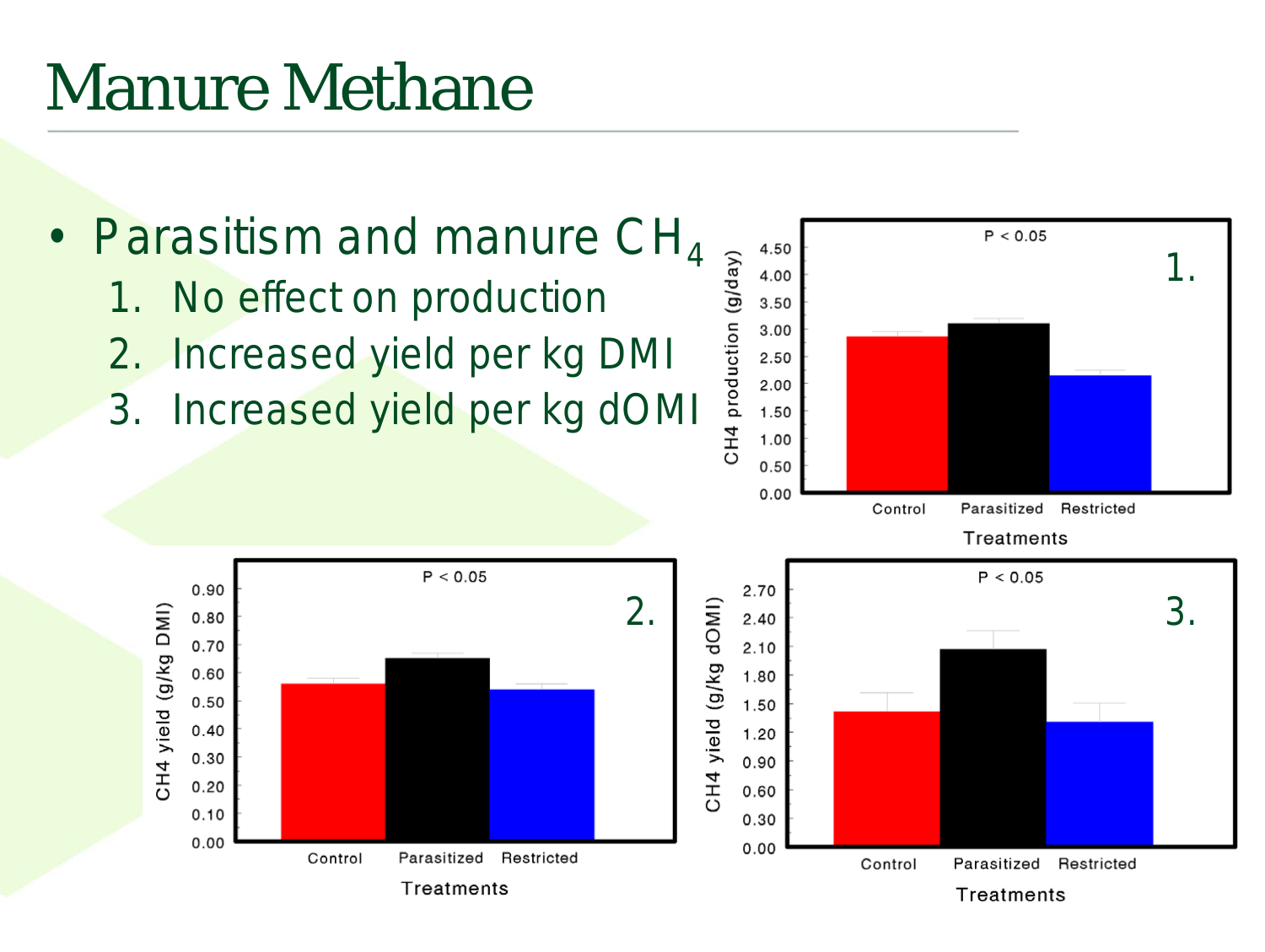### Manure Nitrous oxide

- Parasitism and manure  $N_2O$ 
	- 1. No effect on production
	- 2. Increased yield per kg DMI
	- 3. Increased yield per kg dOMI



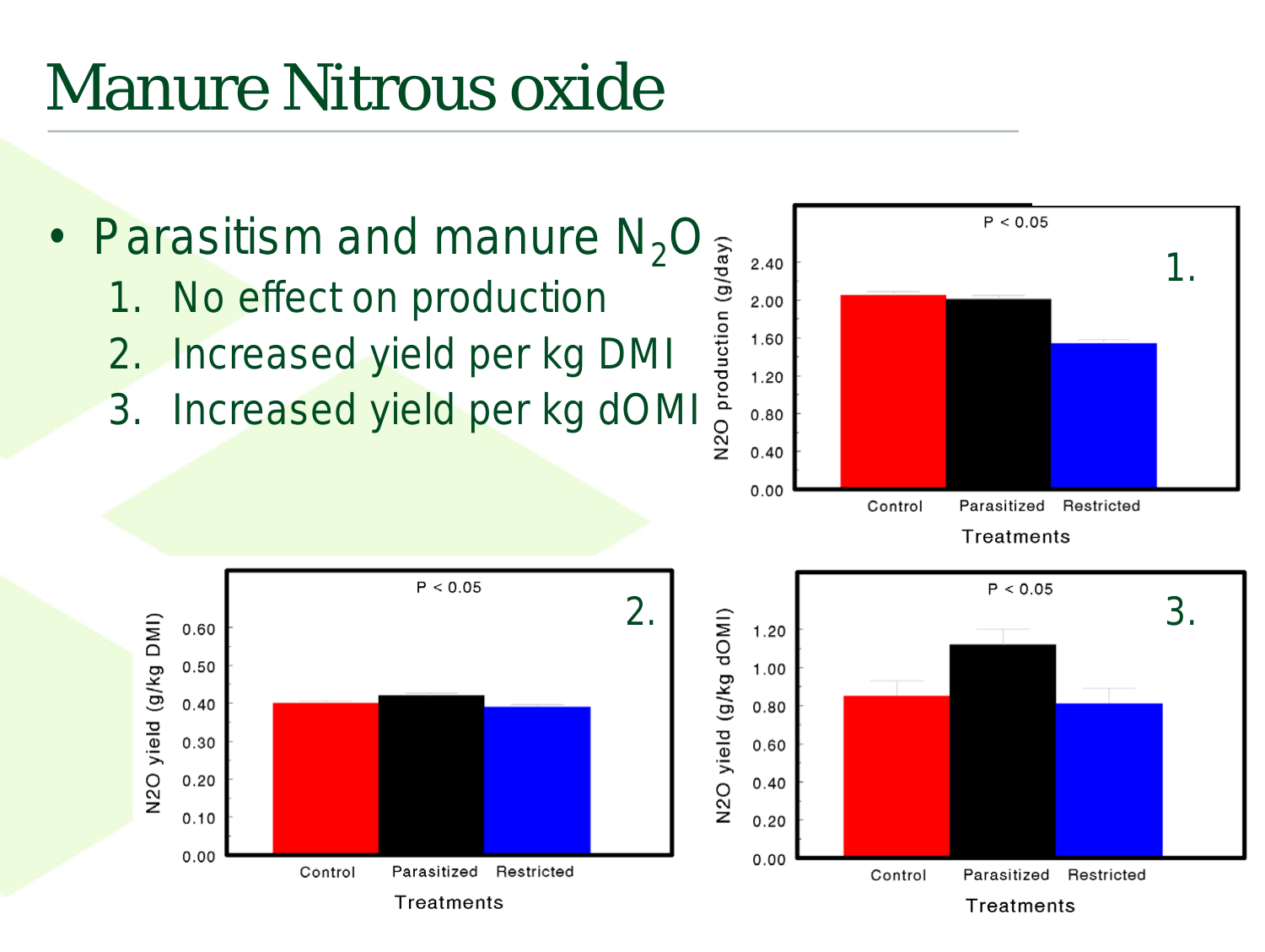### GHG combined

• Parasitism increases combined GHG yield per kg dOMI

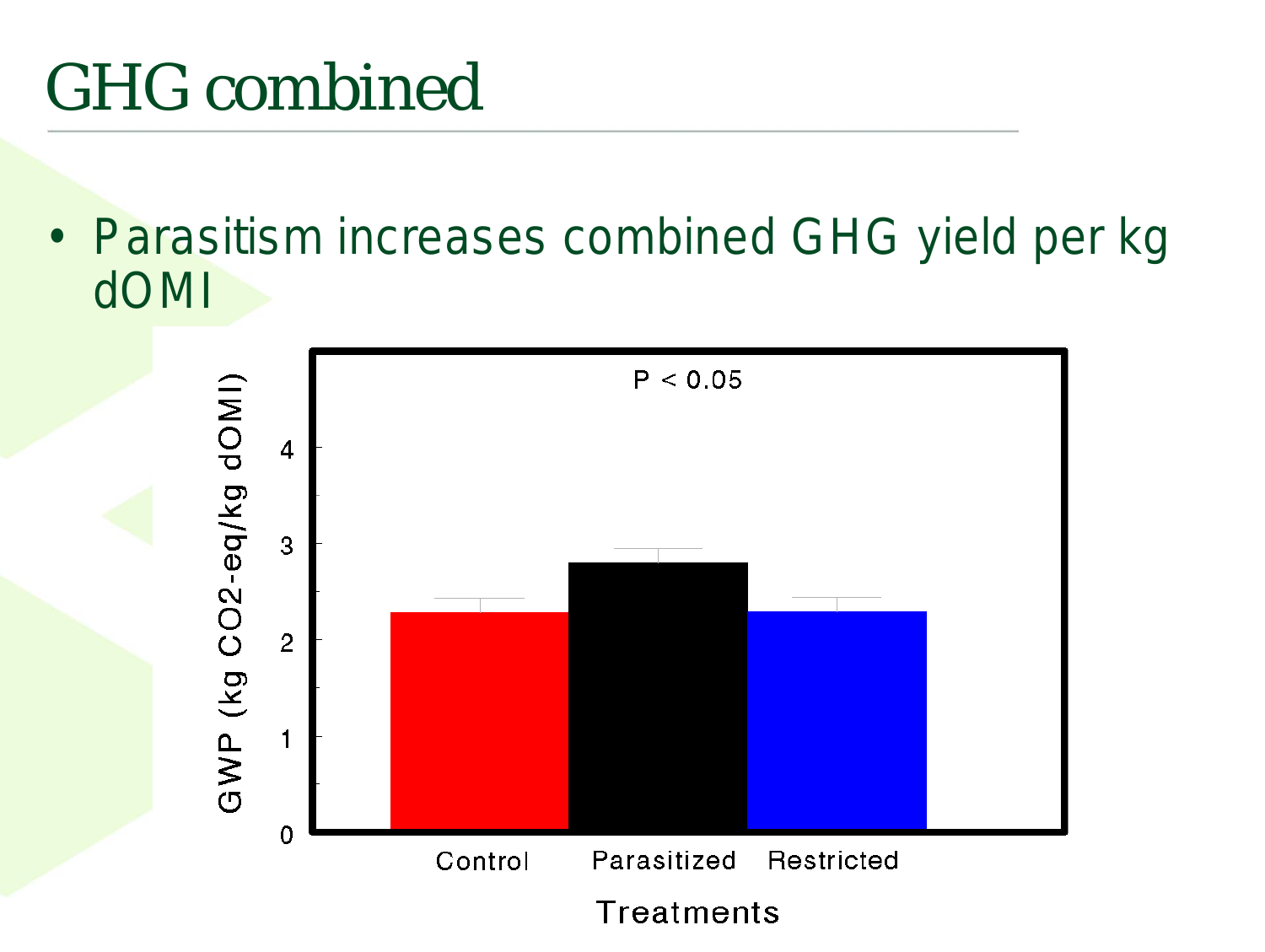### Feed need to wean lambs at 25 kg

#### • Parasitism and feed need to target

- 1. Similar to weaning
- 2. Greater to restore BW
- 3. Total feed need drives GHG intensity for lamb production



Treatments

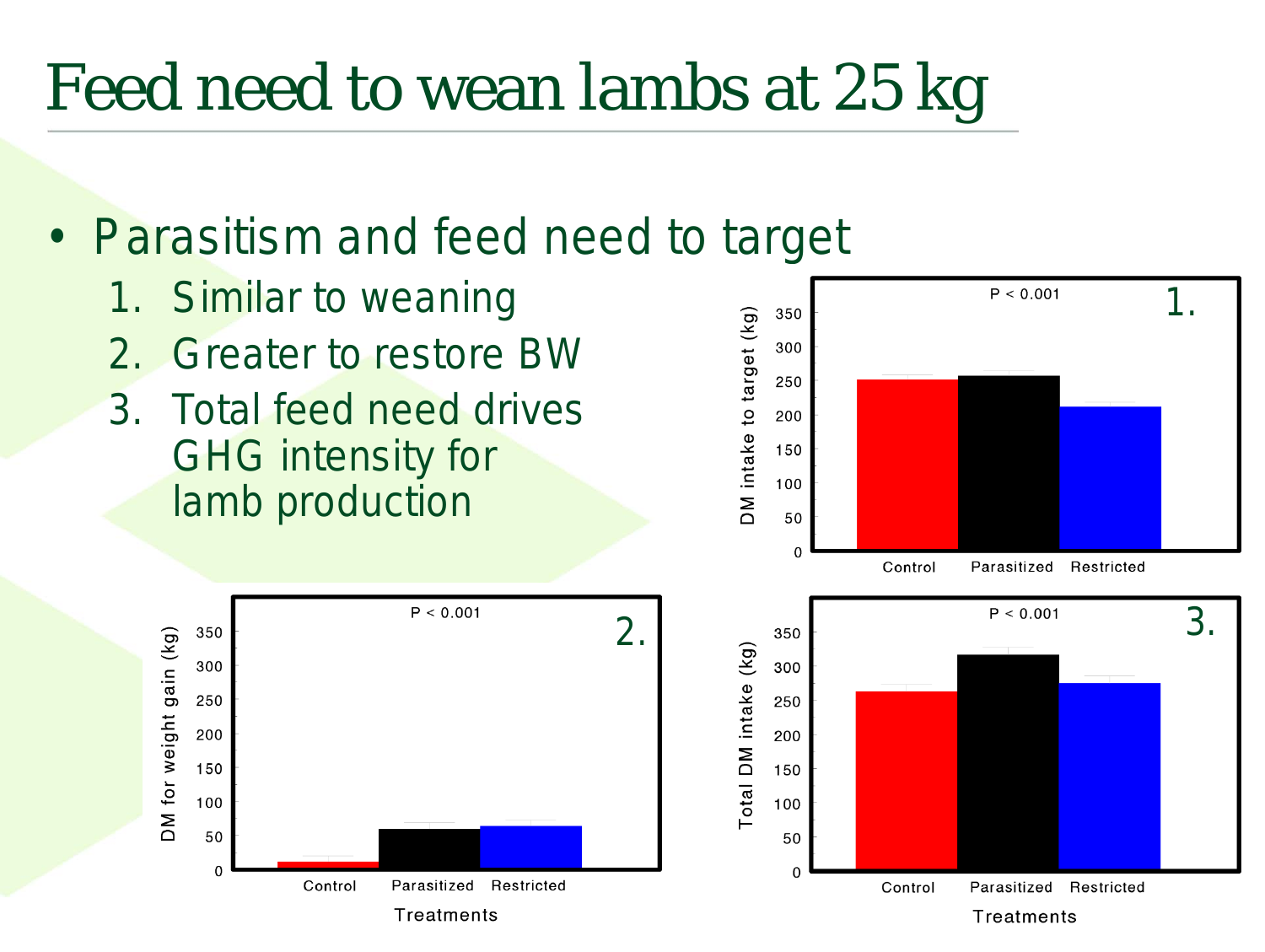#### Feed conversion ratio and GWP

- Ewe parasitism
	- 1. Increased FCR
	- 2. Increased GWP/kg lamb weight gain

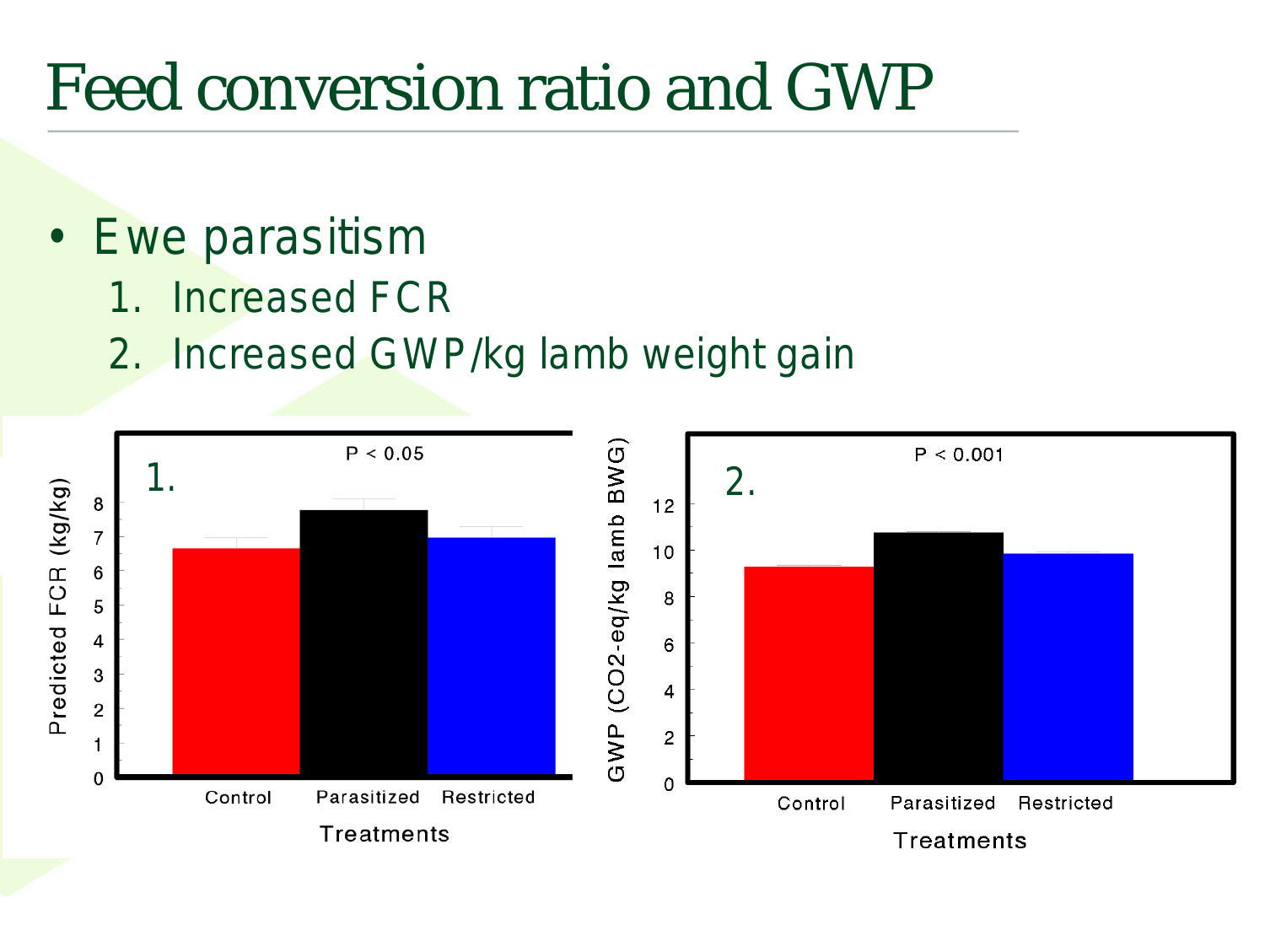#### **Discussion**

- Parasitism reduces productivity
	- ewes will require **longer** feeding to reach **similar weaning lamb body weight** and **compensate** for higher rate of **maternal weight loss**
	- this increased feed requirement will increase total GHG output during production cycle
- Parasitism reduces feed value
	- ewes will require **longer** feeding and rely on **body reserves** to reach **similar dOM intake** (proxy for metabolizable energy intake)
	- increased GHG from extra feed requirements: ~16%
	- increased GHG yield per kg dOMI: ~22%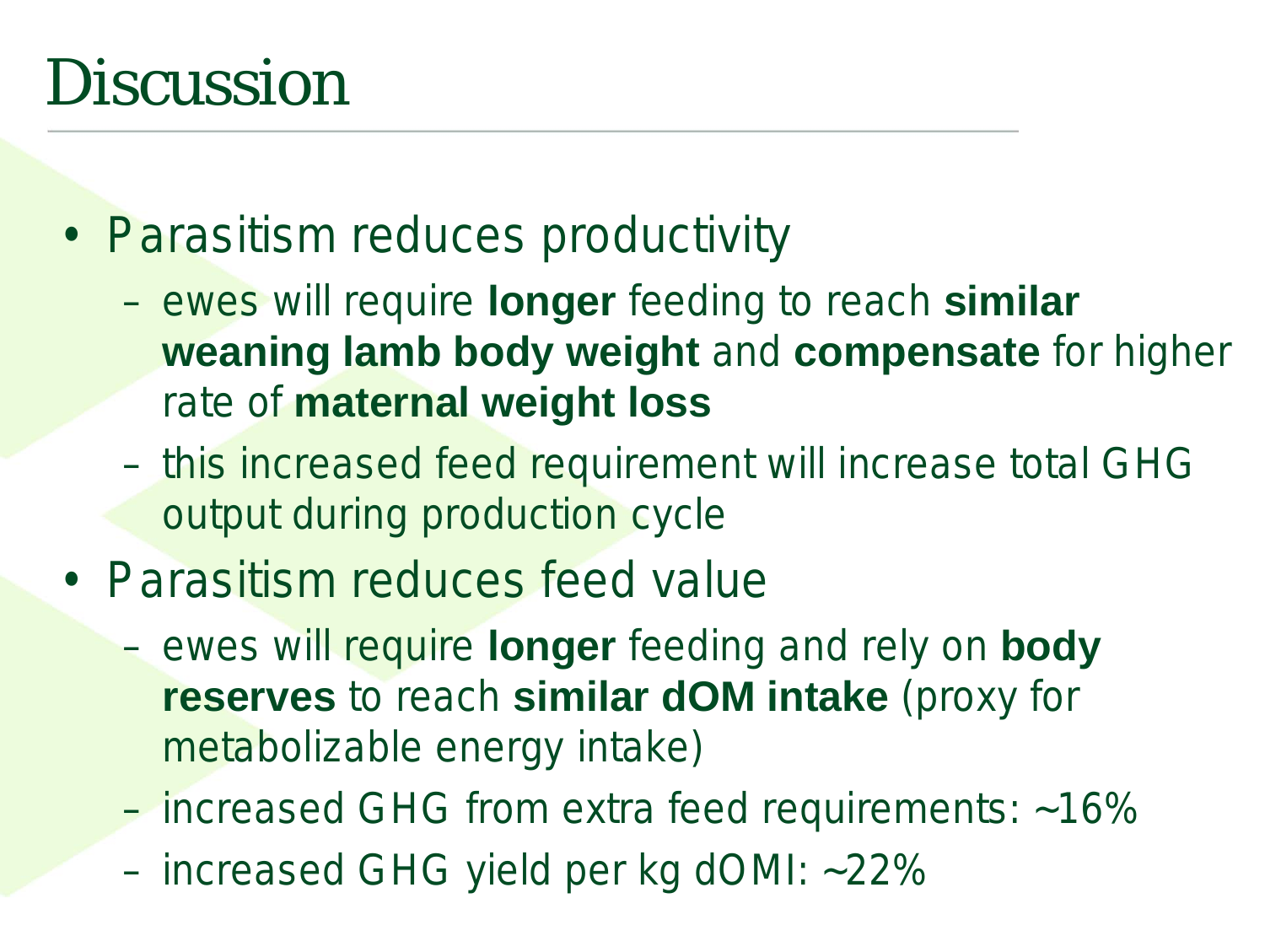### Conclusion

- **Periparturient parasitism increases methane** intensity for lamb production
	- Increased feed conversion ratio
	- Anorexia
	- Reduction in nutritional value
- Animal health impacts on GHG intensity
	- Quantify impacts through feed conversion ratio
	- Consider additional direct effects